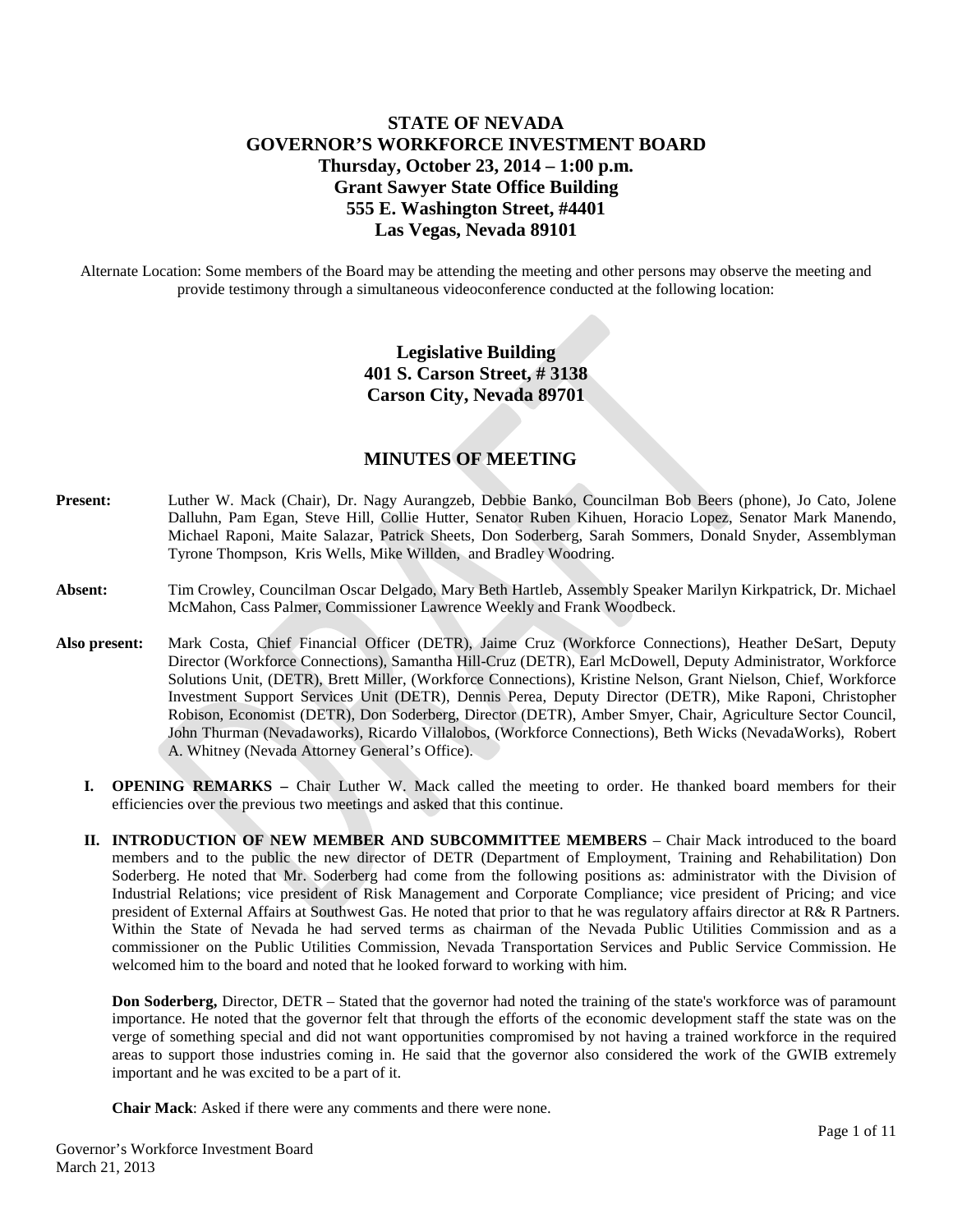He introduced the subcommittee members for Legislative Affairs and Strategic Planning. He noted that the Legislative Affairs subcommittee members are Assembly Speaker Marilyn Kirkpatrick, Councilman Oscar Delgado and Executive Director Frank Woodbeck. The Strategic Planning subcommittee members are Pamela Egan, Assemblyman Tyrone Thompson, Deputy Director Dennis Perea and Patrick Sheets.

He thanked all the members who were willing to serve on the committees and added that Kris Nelson had been in contact with regard to the charges given to the committees and would be working with them to organize meetings.

### **III. ROLL CALL – CONFIRMATION OF QUORUM**

**Chair Mack**: Asked that Kristine Nelson take the roll call and confirm that they had a quorum. She took the roll call and confirmed they had a quorum.

#### **IV. VERIFICATION OF PUBLIC NOTICE POSTING**

Kristine Nelson confirmed that the agenda and notice concerning the Governor's Workforce Investment Board meeting taking place on October 23, 2014 was posted pursuant to Nevada's Open Meeting Law, NRS 241.020.

#### **V. PUBLIC COMMENTS NOTICE (FIRST) –** Read into the record by Chair Mack:

Members of the public are invited to comment at this time however no action may be taken on any matters during public comment until the matter itself has been included on an agenda as an item for possible action. In my discretion with regard to timing public comment will be limited to three minutes per person.

**Chair Mack**: Asked if there were any public comments from Carson City, Las Vegas or on the telephone. There were none.

## **VI. APPROVAL OF THE MINUTES**

**Chair Mack**: Called for a motion to approve the July 24, 2014 draft minutes of the board as submitted. He asked first if there were any comments.

**Mike Raponi**: Stated that he wanted to clarify comments made on Page 5 of the October 23, 2014 draft Minutes. He referred to the following statement that he had made just above section d.

**"He stated the Department of Education would be working more closely with the Industry Sector Councils in the future to improve them, and that the Career Pathways was an important first step."**

**Mike Raponi**: Clarified that he did not want the Minutes to imply that his statement intended that the Department of Education would work more closely with the Industry Sector Councils in the future to improve them. He said the intent was not that they would improve the Industry Sector Councils but that by working closely with them they would improve the career pathways offered in their career and technical education programs. He confirmed it was a point of clarification.

## It should read**: "He stated the Department of Education by working more closely with the Industry Sector Councils would improve the career pathways offered in their career and technical education programs."**

### **It was moved and seconded to approve the amended July 24, 2014 draft Minutes. Motion Carried**

## **VII. DISCUSSION, INFORMATIONAL AND POTENTIAL ACTION ITEMS**

a. DETR Agency Report and Update

**Don Soderberg,** Director, DETR – Indicated that until recently Dennis Perea was the acting director and so he would be deferring to him on many issues. He acknowledged that Dennis Perea had been a trainer, coach and was more able to respond to all questions during this meeting.

**Dennis Perea**, Deputy Director, DETR – Stated that the biggest update that would impact the Board was the new Workforce Investment Act or the Workforce Innovation and Opportunity Act. He said it would change the way they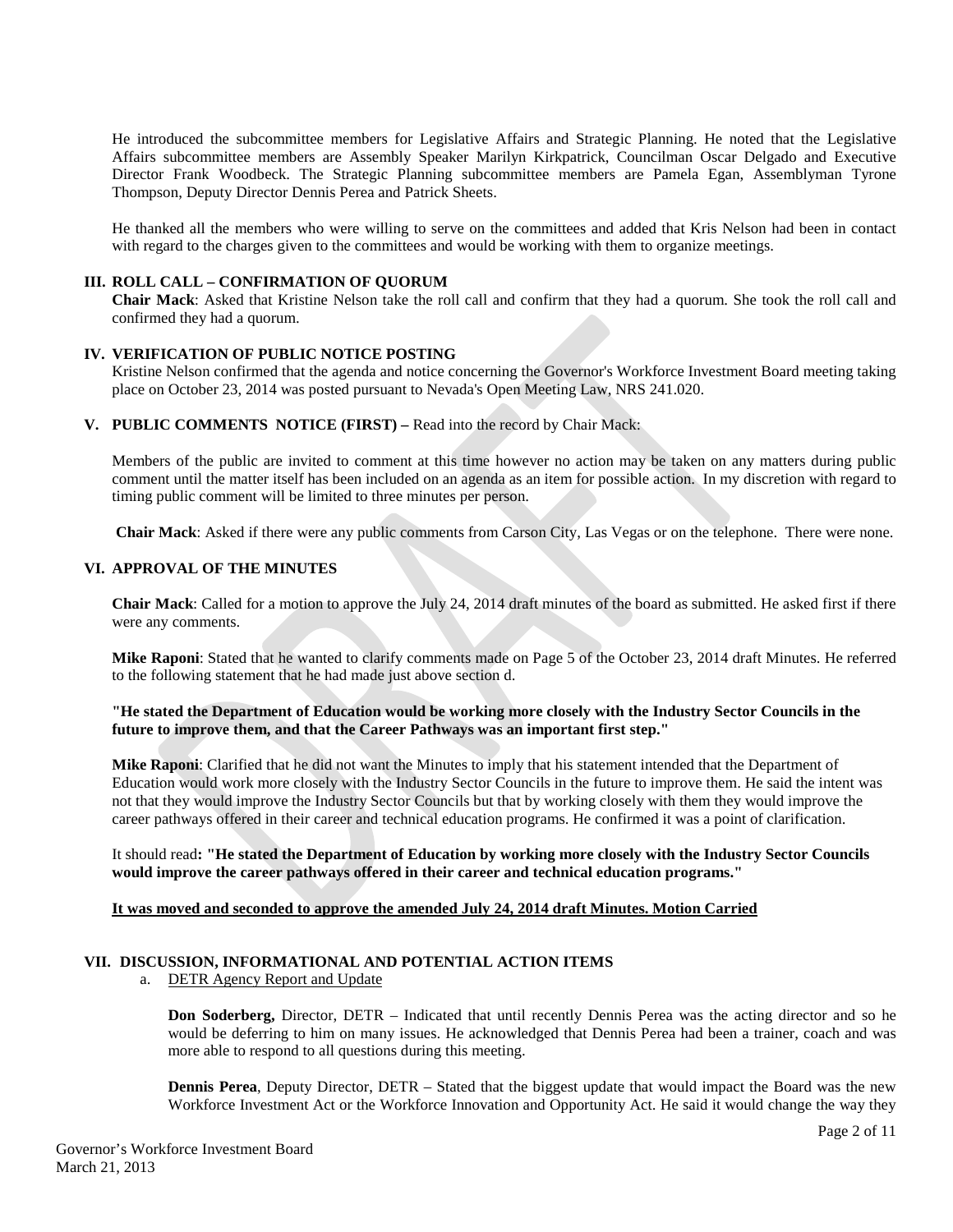would do many things in the state in that they would come up with unified plans for a more integrated system. He stated that soon there would be a new unified state plan that would be coming with a recommendation. He said hopefully, they could find some efficiencies in the system. He noted that one initiative they had just launched was by the Workforce Investment Support Group (WISG), the platform to employment program. He explained it was in line with much of the work that the local Workforce Board was doing with one of their grants and that was trying to get the long-term unemployed back to work. He said hopefully in the future they could report on that with some good news.

He added in the near future they would be starting to look at the strategic direction of the Sector Councils and the way in which they would go forward in the future. He said they had been reviewing them for a while, looking at original intent and the Brookings' recommendations and how to actually steer the councils going forward. He stated during the last year they had been pushing to get the recommendation in front of the GWIB so they could give the local board some strategic direction. He confirmed that now that they had that system down they could look at the broader role for the Sector Councils.

**Chair Mack**: Asked if there were any comments and there were none.

### b. DETR Research and Analysis Bureau

**Christopher Robison**, Economist, Research and Analysis Group, DETR – Nevada's unemployment rate dropped to 7.3% in September which is down from 7.6% in August and 2.3% lower than the rate from last September. He said it represented a significant decline over time since the peak which was at a 13.8% annual average in 2013, so basically been reduced by half. That also ranked number two in year over year percent decline for the unemployment rate.

He stated that Nevada ranked the 5th highest in terms of unemployment rate for September which was an improvement over the previous month .4% for the number four ranking He noted that they passed the District of Columbia and had tied with California and Tennessee. He noted that they were currently .1 away from Michigan. He said they had seen a significant improvement over the last few months.

He referred to the employment data for the state. He said one area of interest was the composition of full-time versus part-time employment. He said since its low in 2011 there had been around 145,000 full-time jobs added to the economy which resulted in about 975,000 jobs that are full-time which is about 87,000 below the peak level. During the same period part-time jobs increased by about 90,000 over the same time period and he noted it remains steady since 2010. He said they had seen an increase of a little over 38,000 over the year leading to a September reading of about 1.22 million. He stated it was the 45th monthly, over-the-year increase and also represented the third highest monthly reading since November 2008. He stated in percentage terms Nevada had maintained about a 3-4% growth in employment over the last year. He explained if the rate continued by the end of 2014 they should have added approximately 100,000 jobs since the low point in 2010.

He noted that private sector job growth in 2011 was about 11,500. In 2012 the growth was about 20,000 and in 2013 almost 30,000. And he said in 2014 they expected to see a little over 40,000 job growth. He noted that nearly every sector of the economy had been contributing to the growth. He said professional and business services had added 10,400 a year to date and was closely followed by leisure and hospitality with 9,300 and trade, transportation, utilities at 7,800. Another important sector to look at was the construction industry which had added about 6,000 jobs a year to date. He noted on a percentage basis construction was up more than any other sector at 12.8% growth since 2013. He said the only sector seeing losses on a year to day basis was mining and logging which lost about 300 jobs.

He said for the first nine months of 2014 they had a frequent 6% growth rate and that was approximately double the national rate of 1.9%. He said according to QCW data, for the first quarter of 2014 on a year to day rankings Nevada had a stronger growth than 48 other states. He noted that wages had followed the growth and employment and had seen solid increases of 2.7%.

He said if focus was switched from employment to the number of employers and businesses in the state, in terms of business establishments Nevada saw 12 straight quarters of growth and was now approaching its pre-recession peak.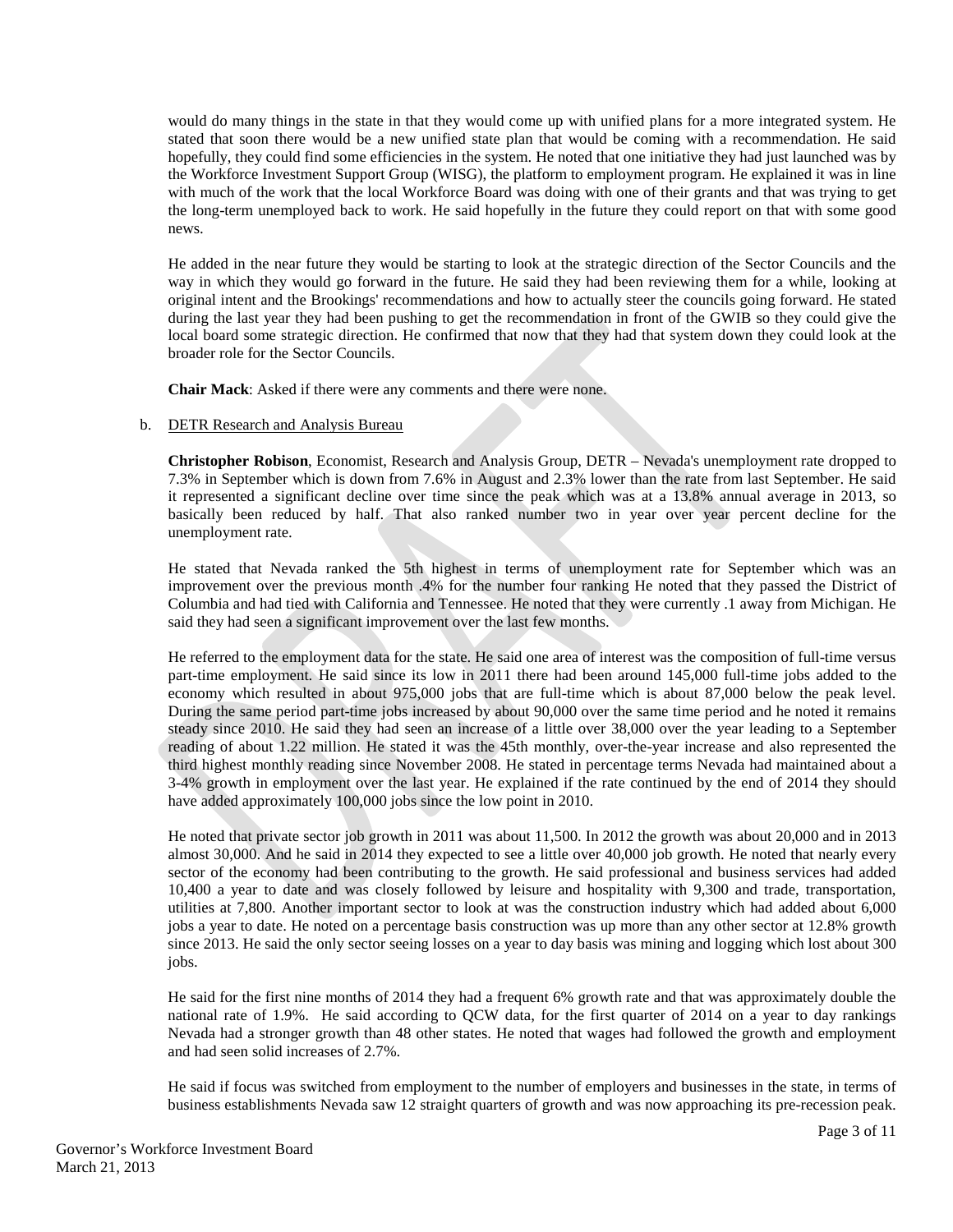He said of those establishments, Nevada was dominated by small businesses in terms of total numbers. He added that worksites with less than 100 workers accounted for 98% of establishments in the state. He said more than 74,000 private sector worksites had less than 100 employees. In terms of absolute employment growth the strongest was seen in the over 1,000 employees and they had about 7,500 added over the last 12 months, mostly in leisure and hospitality. He said the next largest group was the 20 to 49 workers per establishment and they added about 6,800 and that was concentrated mainly in restaurants, also a subsector of leisure and hospitality. The next category of 55 to 99 workers also added 6,800 and that group was dominated mainly by trade, transportation, utilities which accounted for more than 25% of the job growth in that category.

He stated since 2010 small businesses had been adding jobs. Firms with less than 100 workers as of the first quarter of 2014 their employment was about 560,000 or just 27,000 under its pre-recession peak. He noted that five industries accounted for over a fifth of the small business employment in that category and that would be fullservice restaurants, limited service restaurants, physicians' offices, supermarkets and management offices.

He referred to projections regarding the labor force, also based on QCW data and noted that the strongest employment growth exceeds former employment growth since 2010 and he said they expected it to continue growing at about 3.4 - 3.8% over the next three years. He noted that they expected to reach pre-recessionary levels by the end of 2016 or early in 2017.

He referred to the different sectors. He said construction was one to watch and would have added probably about 40,000 jobs by the end of 2017 with a growth rate of about 11.8%. He said they thought that manufacturing levels would rise to about 48,000 by the end of 2017 with a growth rate of 2.9%. He said a significant addition to the category is the Tesla "Gigafactory" just announced. He said if they took the 6,500 jobs they proposed adding, that would be about 16% of that, first quarter 2014, so a significant addition.

He referred to retail trade and noted they expected to see continued growth in the sector with about 3.0% growth rate and they expected to reach pre-recession levels by the end of 2014. He noted that health care was one of the few sectors that saw continued growth throughout the recession and was expected to continue to grow at about 3.2% annually and that would contribute approximately 3,000 jobs per year. He referred to the largest sector, accommodation and food services and noted that it was projected to grow at about 3.9%. He said 40,000 jobs were expected to be added by the end of 2017 and added that they had reached their pre-recession levels for that industry.

He returned to the unemployment rate and said they were projecting that it would continue to decline and they expected that by 2015 they should reach approximately 6.5% and by 2016 about 5.5%. He indicated he was finished and asked if there were any questions.

**Assemblyman Tyrone Thompson**: Referred to Slide 17 concerning the 2.7% gain on wages. He asked if that was synonymous to an increase and if so, what would the average wage be based on the slide? **Christopher Robison**: Responded that the average weekly wage had been increasing over recent quarters. **Tyrone Thompson**: Asked what was the average wage? **Christopher Robison**: Responded that he was not positive about the current wage amount. He said if he would provide his contact information he would find out and pass the information on to him.

**Bradley Woodring**: Referred to the same slide. He asked if he had any indicators as to what the industries are that are beating those gains, would it be manufacturing or what sector? He said he was asking as they were trying to determine what the skillsets and types of jobs they were training for and they would like to know where those wages are leading. **Christopher Robison**: Responded he didn't have the information with him but he could get back to him though.

**Tyrone Thompson**: Referred to Slide 11. He said he was piggybacking on his previous question. He said if they were saying there were 10,000 new jobs and the majority of the jobs were coming from professional and business services, would they be able to be more specific about the types of jobs? **Christopher Robison**: Responded that he did not have that level of detail.

**Chair Mack**: Asked if there were any other comments or questions and there were none.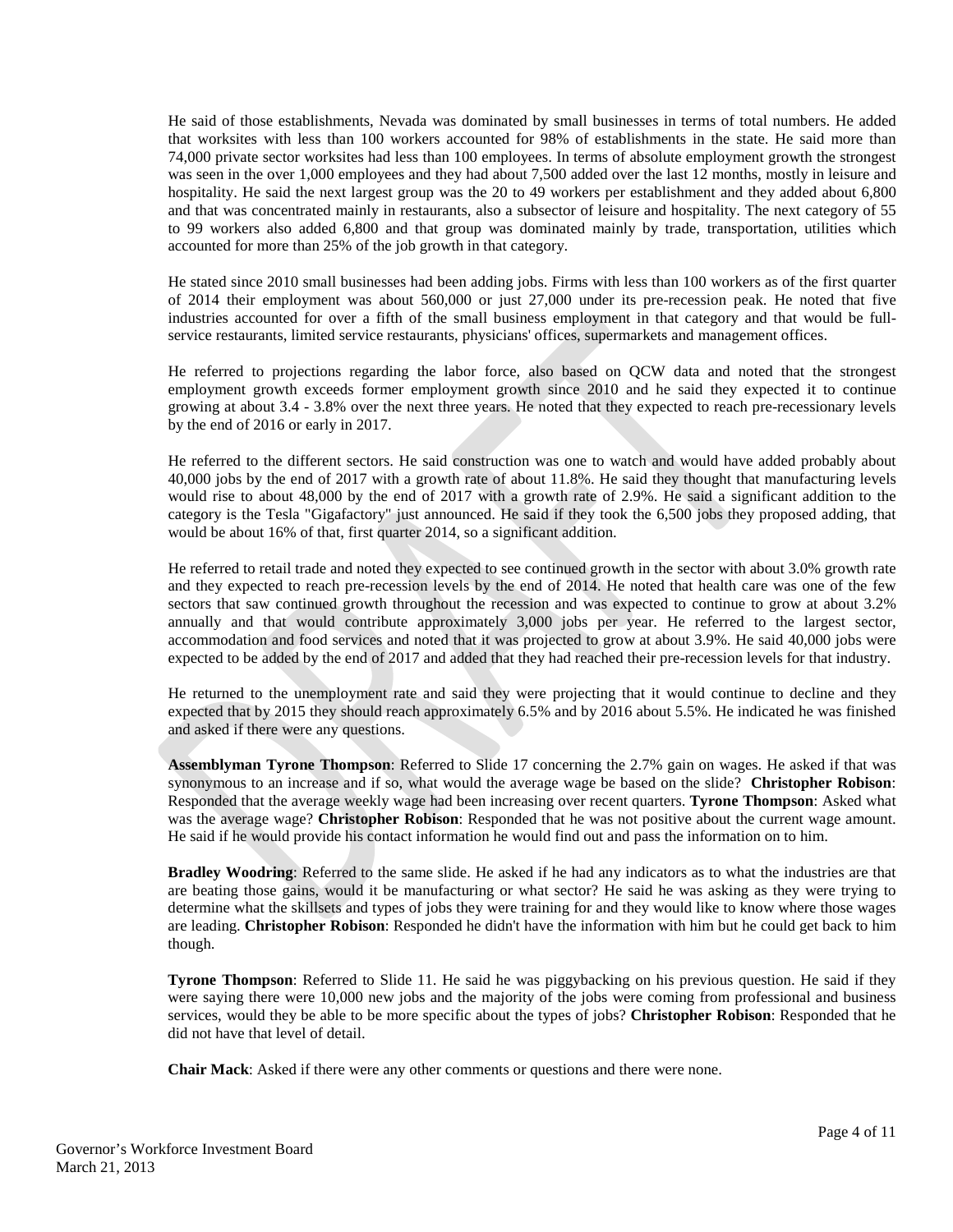#### c. GWIB Industry Sector Council Reports and Updates

**Earl McDowell**, Deputy Administrator – Workforce Solutions, DETR – Referred all the members to Section C. He said in that section they would see a listing of the pilot programs which were identified with descriptions and with contact information. He noted following that were the nine sectors' quarterly reports which members could review and if they had any questions they could contact him. He said that they had one of the Chairs in attendance in Reno, Amber Smyer, Chair of the Agriculture Sector Council and she would be presenting a report on agriculture.

**Amber Smyer**, Chair of the Agriculture Sector Council – Thanked the members for the opportunity to present some updates on the council in addition to addressing some questions that had been generated. She noted that the questions were timely and concerned the same period that the council was also focusing on. She said she was asked to relate the Agriculture Sector Council's interest in and thoughts on certificates and on-the-job training. She said in agriculture there was an assumption that that was what the industry desired and sought but they did not have data to back that up. So she said what they were looking at as a sector council is in 2015, if it has approved, for their updated strategic plan they would do an in-depth industry survey to obtain information on what their businesses were looking for in terms of certification on job training. She said they were interested in finding out if they were seeking those things and are they not available in the area so that they could begin making decisions. She added that they would have to assess if they had the resources to offer those.

She said if agriculture was looked at nationally there was not a lot of nationwide certification. She said other states had started adopting this as a state focus certification program, so working with the industry to try to identify what areas and then follow up by determining who would administer that. She said that it appeared they were being administered out of a Department of Agriculture or out of a farm bureau federation. She added they were looking at long-term. If they collected the information and determined it was important and what areas then they could look at, is this something that we want to do as a state, to provide that certification? She said they felt that there was great value but were first interested in collecting the data.

She noted that from the information they did have, thanks to DETR and their data they had identified some areas in the categories of plant science, nursery and greenhouse management and land management that were not getting enough training to date. She indicated that they had focused their pilot project around those areas.

She noted the second question was around marketing and outreach. She said they believed that marketing was very important not only to the general public about the importance of food and agriculture but also the career opportunities. She said they considered that Nevada had a vibrant agriculture industry which contributed to the state's economy and they wanted to be able to communicate that there are career opportunities here. She stated that they did see value and would appreciate any assistance the Board might see in assisting them with the promotion of that message. She said this was not only in technical agricultural careers but also in sister sectors, so they also needed people with backgrounds in finance, accounting, marketing and information systems just like every other sector and as a result would at some point get to a sub-segment of marketing promoting the idea that there might be opportunities in agriculture that had not been previously considered. She indicated that it was important to use marketing and they were also interested in partnering with organizations across the state.

She indicated that she would like to give a brief update on their pilot program. She said they appreciated the funds from the Board to offer internships in the three mentioned areas of agriculture and they had partnered with UNR (University of Nevada, Reno) CABNER (College of Agriculture, Biotechnology and Natural Resources, and they would be placing students with industry reps starting in the Spring of 2015. She said they were excited about the opportunity to provide training for students but also to engage the industry at a higher level than they may have experienced previously.

She noted that they were looking at their Agriculture Sector Council composition as requested by DETR. She said they did have some openings in the areas of two local official positions, one labor representative and then said they were always interested in continuing to engage more with business and industry reps. She stated they were open to recommendations or suggestions about people who would be interested in contributing to move their work forward.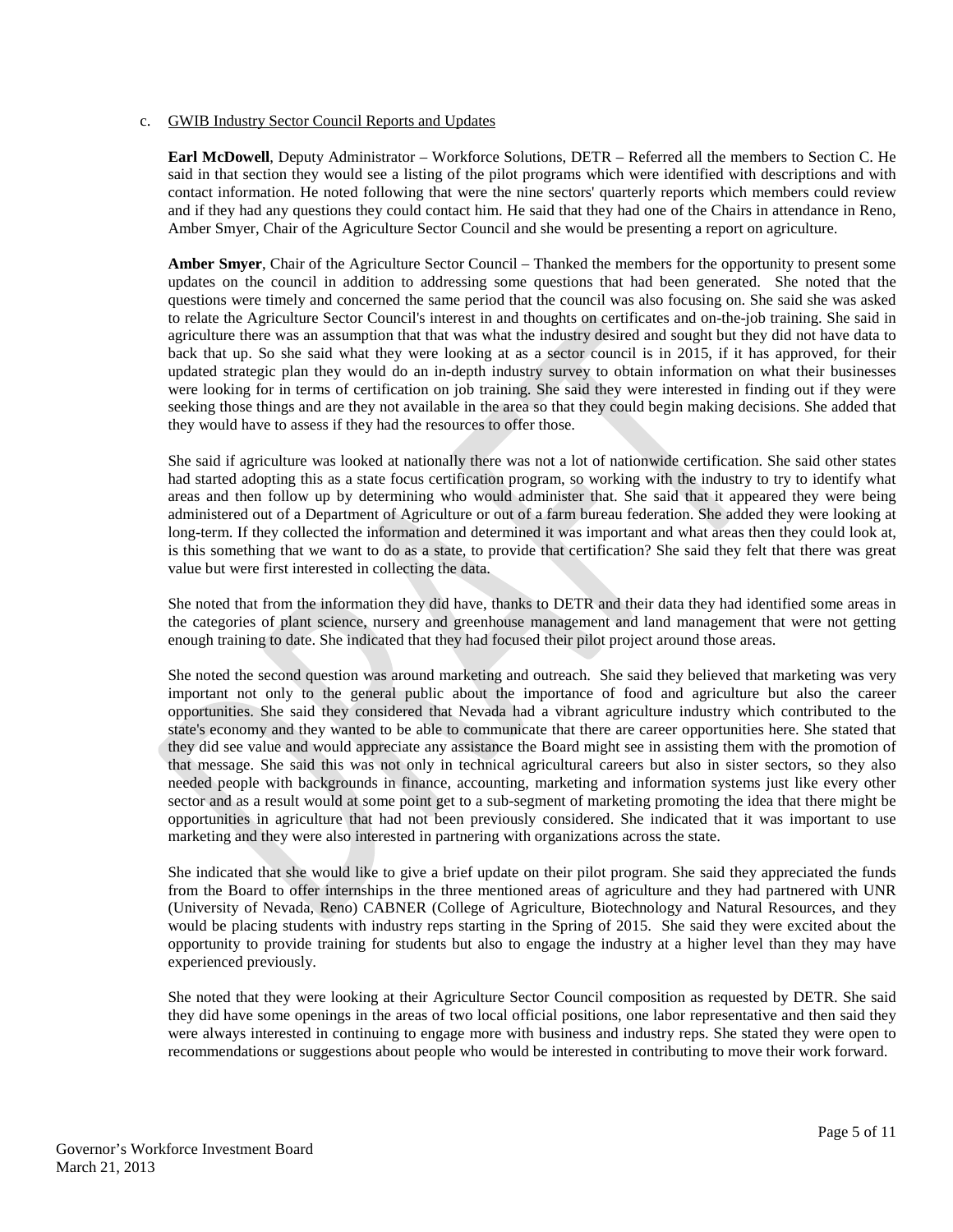She added that she would like to invite members to their next meeting which was being held on November 19, 2014 where they would have the opportunity to learn more and would appreciate any input they would be in a position to give.

**Chair Mack**: Asked if there any questions or comments and there were none.

### d. Local Workforce Investment Board Reports and Updates

**Chair Mack**: Indicated that Mr. Thurman would be giving updates for the Northern local board.

**John Thurman**, Chief Executive Officer , NevadaWorks – Indicated that he was sure everyone had had a chance to review the report and said he would be pleased to entertain any questions. He referred to the report and said in two specific areas, agriculture and aerospace and defense, there was no training, at least from the Workforce Investment Act, from the services with NevadaWorks but that did not mean there were no people seeking employment in those areas. It was probably more likely that in the data entry they had an interest in a multitude of areas that needed specific training so the coding of the training might have been attributed to a different sector other than agriculture and aerospace and defense.

He said there was another area he wanted to address. He said Deputy Director Perea had mentioned an interest in ongoing conversations in having a slight adjustment to the state compliance policies as it goes to attributing and tracking training costs that comply with the governor's Executive Order requiring a certain percentage of occupational skills training. He said they would like to see job experience and OJTs added back into that as a part of that calculation since it would then align the state's efforts in recording, to comply with the vice president's letter on the jobs initiative that was just released. He indicated he could take any questions.

**Patrick Sheets**: Said he looked at the NevadaWorks report versus the Workforce Connections and noted that they were able to reflect that there was no money equipped for training of the aerospace defense sector. He said from a tracking standpoint they would like to have the demographics for the North and the South look the same so they could identify when they have investments of money for training of the aerospace defense sector. **John Thurman**: Responded the reason it was not shown was that there was none. He confirmed as soon as there was any funding provided it would show up on the graphs.

**Chair Mack**: Asked if there were any other comments or questions and there was none.

**Heather DeSart**, Deputy Executive Director, Workforce Connections – Indicated that Mr. Ardell Galbreth was not able to attend the meeting so she would present on his behalf. She congratulated and welcomed Director Soderberg to DETR. She indicated that they were pleased to work with him and invited him to stop by their One-Stop Career Center to review what they were doing in the South.

She referred to the report and said it included everything that they were doing. She noted that they were involved in several things considered outside-of-the-box. She said the first was their One-Stop Delivery System. They were launching what they were calling the Workforce Development Academy which is a structured 14-work-week course in partnership with CSN. She added that there was curriculum involved and they were doing in-depth comprehensive training of their service providers, so providing both training and outreach. She said they also had an AARP foundation grant for back to work for 50-plus individuals which could be described as a holistic program. It prepared individuals for job readiness, self-esteem and emotional wellbeing. She said they also had a partnership with AFSC which is a consulting group working with the Department of Labor to provide a veterans' representative to the One-Step. They would have one FTE seated in the One-Step specifically charged with providing financial training to returning veterans.

She referred to the reports graph on Page 4 and 5 that showed some of the sector activities, enrollments, training, dollars spent and placements in those sectors. She referred to item 7(f) in the packet regarding the revision for the policy change and stated that the local board, Workforce Connections specifically was disappointed in the recommendation. She said they were hoping that the policy did not become active today as they believed that as the letter in the packet stated that the Workforce Investment Act was written with some interpretation and that they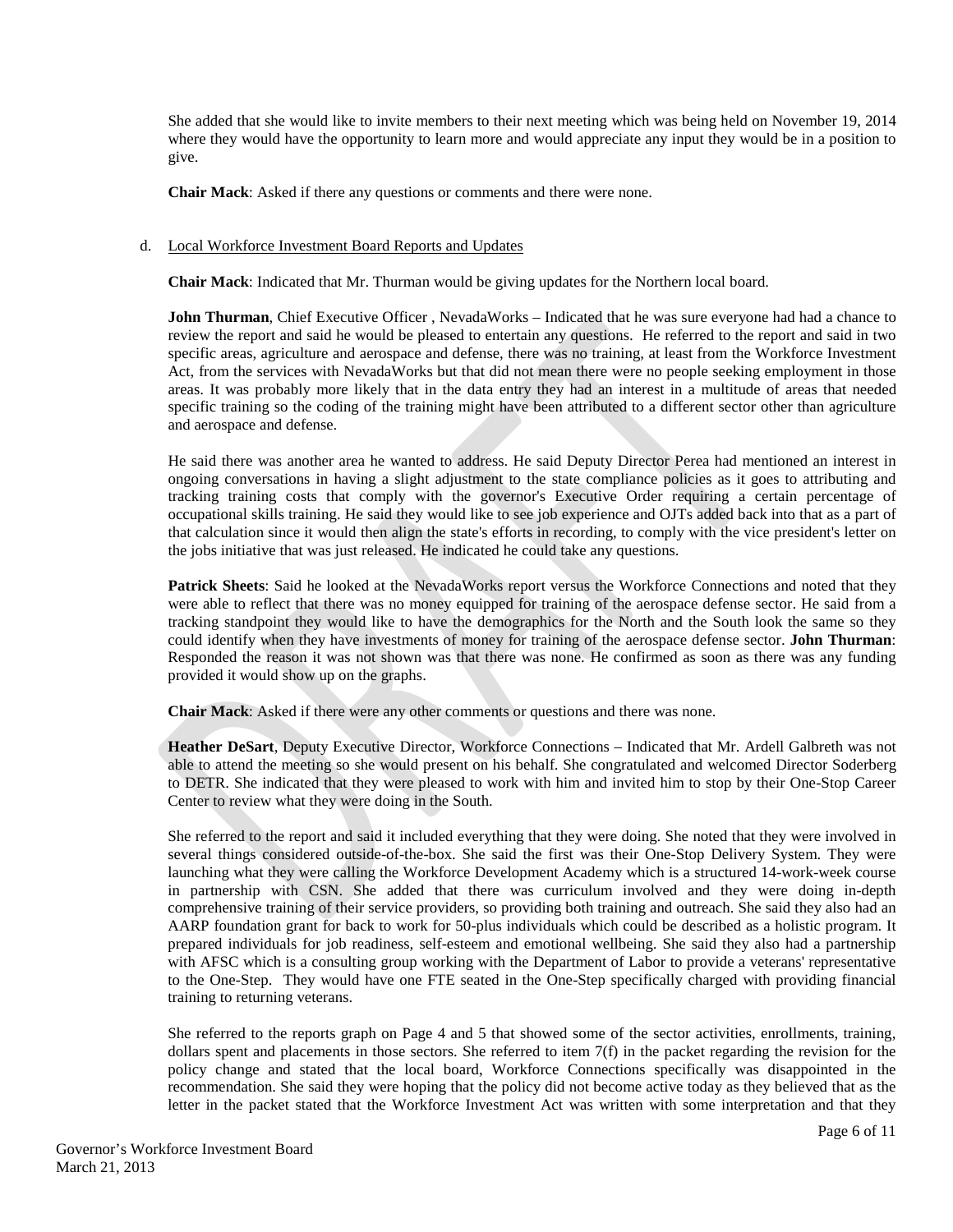believed the oversight and monitoring of training providers outside of the country could be done in the electronic age without having to do an onsite visit. She indicated she would be happy to answer any questions.

**Horacio Lopez**: Said the business sector councils were doing a great job. He asked if their service providers had a copy of the minutes of the business sector councils? **Heather DeSart**: Responded that she did not know if they received copies per se. She said they did provide monthly updates to their board on the activities of the sector councils. She said they could provide that to their providers too. **Horacio Lopez**: Asked if they were encouraged to attend the board meetings? **Heather DeSart**: Responded that they were encouraged to attend. She said they had board members who sat in on the meetings and they also had staff that sat in on the meetings.

**Tyrone Thompson**: Thanked Heather DeSart for the report. He said he had a comment and was asking that she expand upon it. He said some of his colleagues from the Assembly and Senate were in attendance and it was important to discuss these issues as in their communities there were a lot of people who were unemployed and have been for over six months. He asked if she could share with them information on the grant that they had received, to help people in their communities who had been unemployed for six months and more, He mentioned in particular the hiring event that they were having on the 29th and thanked her for connecting with him and other board members who might be able to help Workforce Connections get out into the communities.

**Heather DeSart**: Thanked Tyrone Thompson for giving her the opportunity to discuss the event. She confirmed that they had a hiring event on October 29, 2014 at their One-Stop Career Center. She said it was well attended the previous year. She said they were focusing on long-term unemployed individuals. She said they had funding through the NEG grant, the National Emergency Grant fund. She explained that Nevada was awarded those funds because of their unemployment rate. She stated it was difficult to reach those individuals but they were aware that DETR also had some NEG funds and would be joining them in the effort. She noted that they had met with Assemblyman Thompson around the end of September 2014 and provided him with all the information. She said they would be hosting an event with him and his constituents with some other partners to bring some of those unemployed folks in and have a special event dedicated to them. She added that she also had with her some flyers for the hiring event as well as a one-sheet information form for both employers and job seekers that provided information in both English and Spanish on how they could access services. **Tyrone Thompson**: Thanked her and said although they were starting in his area he had wanted to share it so it could be circulated in all other areas as they all needed services.

**Chair Mack**: Asked if there were any other comments or questions and there were none.

e. Workforce Investment Act – Analysis of Expenditures

**Mr. Mark Costa,** Chief Financial Officer, DETR - Directed the members to their packet and said they should have the Workforce Investment Act Analysis of Expenditures. He noted it was the customary report for the period ending September 30, 2014 and moving from left to right the various entities or purposes for which the funds were allocated including the totals for each area and he noted specifically for Program Year 14, 13 and 12. He asked the members if they had any questions.

## f. Workforce Investment System Services (WISS)

**Chair Mack**: Indicated that Agenda Item VII (f) Modification of State Compliance Policy Section 5.7 had been pulled and would not be heard at the meeting. He noted that they would hear from Grant Nielson, chief of DETR's Workforce Investment Support Services who would do a presentation on the Workforce Investment Act performance measures and discuss several possible action items.

**Grant Nielson**, Chief, Workforce Investment Support Services, DETR – Stated that on the agenda he had three different sections for this presentation.

The first is entitled the WIA performance measures/levels. He referred to the chart and noted that there was the state as well as both investment boards and they were meeting or exceeding all of their required Department of Labor measures for this report. He said that it was mainly informational and asked if there were any questions regarding the chart.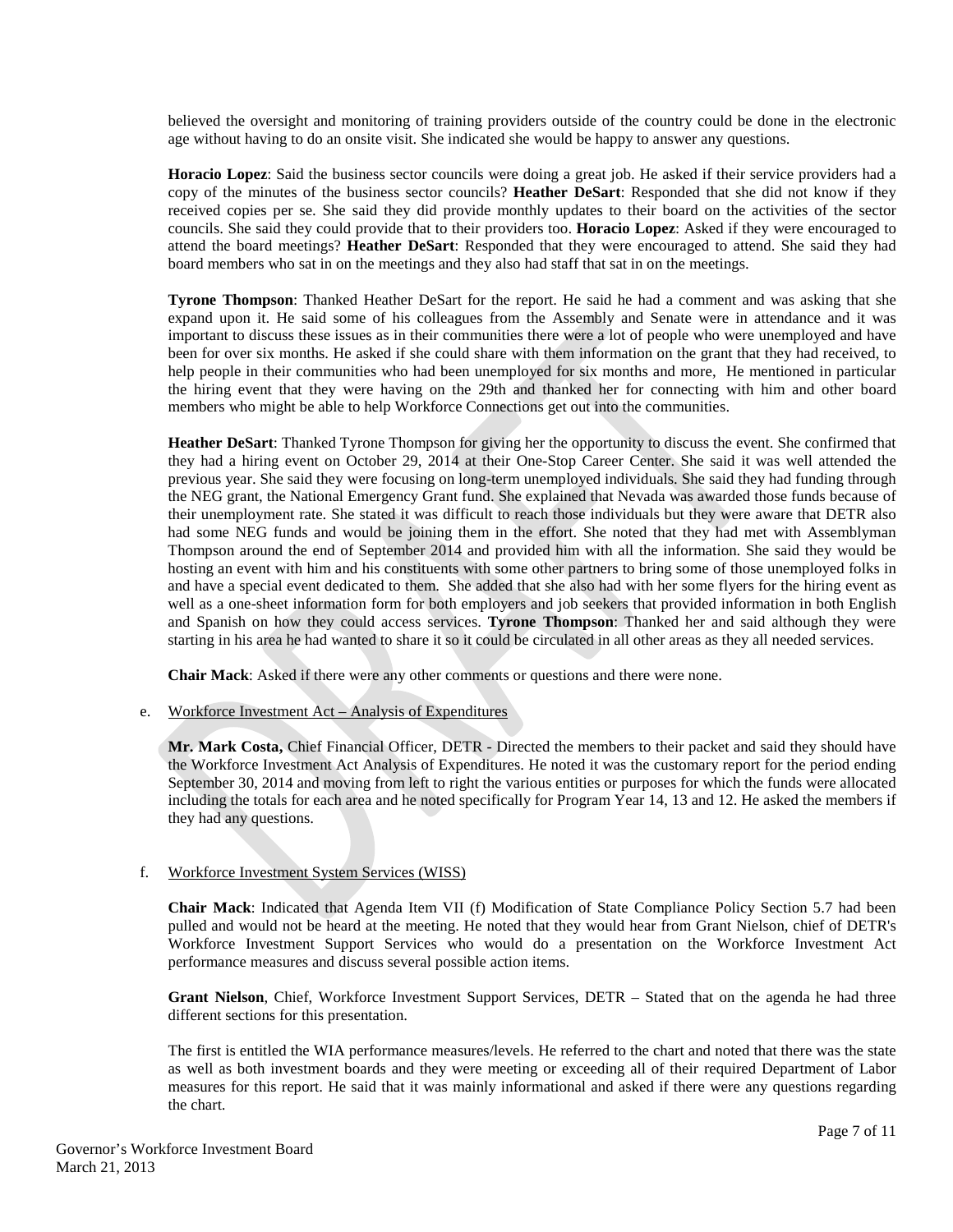**Mike Wilden**: Said he had a question with regard to the youth section, in the literacy gain, the last row. He noted he was curious as most of the percentages were nearly the same, NevadaWorks versus Workforce Connections with the exception of the literacy. He wondered if there was some significant program difference as they were seeing 64% in NevadaWorks and a 37% in Workforce Connections. **Grant Neilson**: Responded they had different program models and they targeted different youth groups. He said they would be able to address that in detail. He said that the information had been historical, however it did change from report to report. He noted that for this particular quarter this is what the performance was. **Mike Wilden**: Said he would be interested if it was a difference in models, if one model was better than the other model. He acknowledged it was his first meeting and knew it reflected information for only one quarter but repeated his concerns. He said he was interested in looking at the models. **Grant Nielson**: Asked Chair Mack if representatives from the two investment boards could respond to the question.

**Dennis Perea**: Noted that he would respond. He said one of the things during the last year that impacted performance was that the southern board specifically targeted foster youth. They focused on a very high-risk population so he said it was one of the issues that he had had with the Workforce Investment Act performance indicators. He said sometimes if one served the people with the most barriers to employment then sometimes the numbers would actually be lower when you may in fact be doing good work.

**Ricardo Villalobos**, Workforce Connections – Stated that he would like to reiterate what Dennis Perea had stated. He added that a significant difference too is that the number of youth served, where in the North they were serving 39 in that indicator while in the South they were serving 767. He noted that the populations that they were targeting were foster youth, re-entry youth, youth with disabilities and generally just a heavy population.

**Tyrone Thompson**: Asked Mr. Villalobos if it was a staffing issue and did he need more staff? He said the bottom line was those population groups, kids with lots of barriers might not be the lower hanging fruit. He said they were not trying to play a numbers game but a quality game for youth. He asked what his staff ratios per youth. He said 767 youth was significant so how many employees were working with the 767 youth. He asked if other agencies were partnering with them and were they centered around those population groups? **RichardoVillalobos**: Responded that it varied to provide services and one of the things that their Youth Council had tasked them with was looking into what was the cost per youth in their allocations. He said that obviously would make a difference with the ratios. He said what also made a difference was the number of providers. He said there were several things they were looking at and were particularly looking at Region 6 from the Department of Labor which included the Western states, looking at what they were doing as far as cost per youth, as far as the number of providers and what variables were making a difference with their outcomes. He said to answer the question specifically with regard to staffing, the participation of it locally would vary from provider to provider.

**Tyrone Thompson**: Asked if he could go back to the basics of the performance measures so when you're saying literacy, what is it saying specifically? **Ricardo Villalobos**: Responded that when a youth comes, one of the things used to qualify them would be when their assessment shows a deficiency. He said this would be operating at an 8th grade level or below. He said they might have a number of youth with six or seven grade levels and so in order to be in the performance they would have to increase in education function to be able to get past the 8th grade level and then they would have that person's particular data.

**John Thurman**, NevadaWorks – Stated that had already been pointed out that that particular group was the most difficult to provide services for and in particular for the case of literacy. He said literacy that only applied to out-ofschool youth programs and so every youth coming into the program needed to be assessed at the beginning and only those that were showing basic skills deficient would enter the measure. He noted it was the only live measure that they had for youth during programs. He said all the other measures are assessed post-exit of the program. He said for these reasons there were a lot of dynamics with this and said looking forward it is the one measure that is being removed from youth services as they looked forward to the Workforce Innovation and Opportunity Act. **Tyrone Thompson**: Thanked him for the explanation.

**Unidentified Member**: Asked if it was the reason for the removal, for the federal regulation or was it something that someone on the state or local level was asking to have removed. If so, what was the rational for removing it? **John Thurman**: Responded that it was at the federal level, that it was being removed and they were adding a few other measures. He said that particular measure was being removed so no one nationwide would be reporting on it.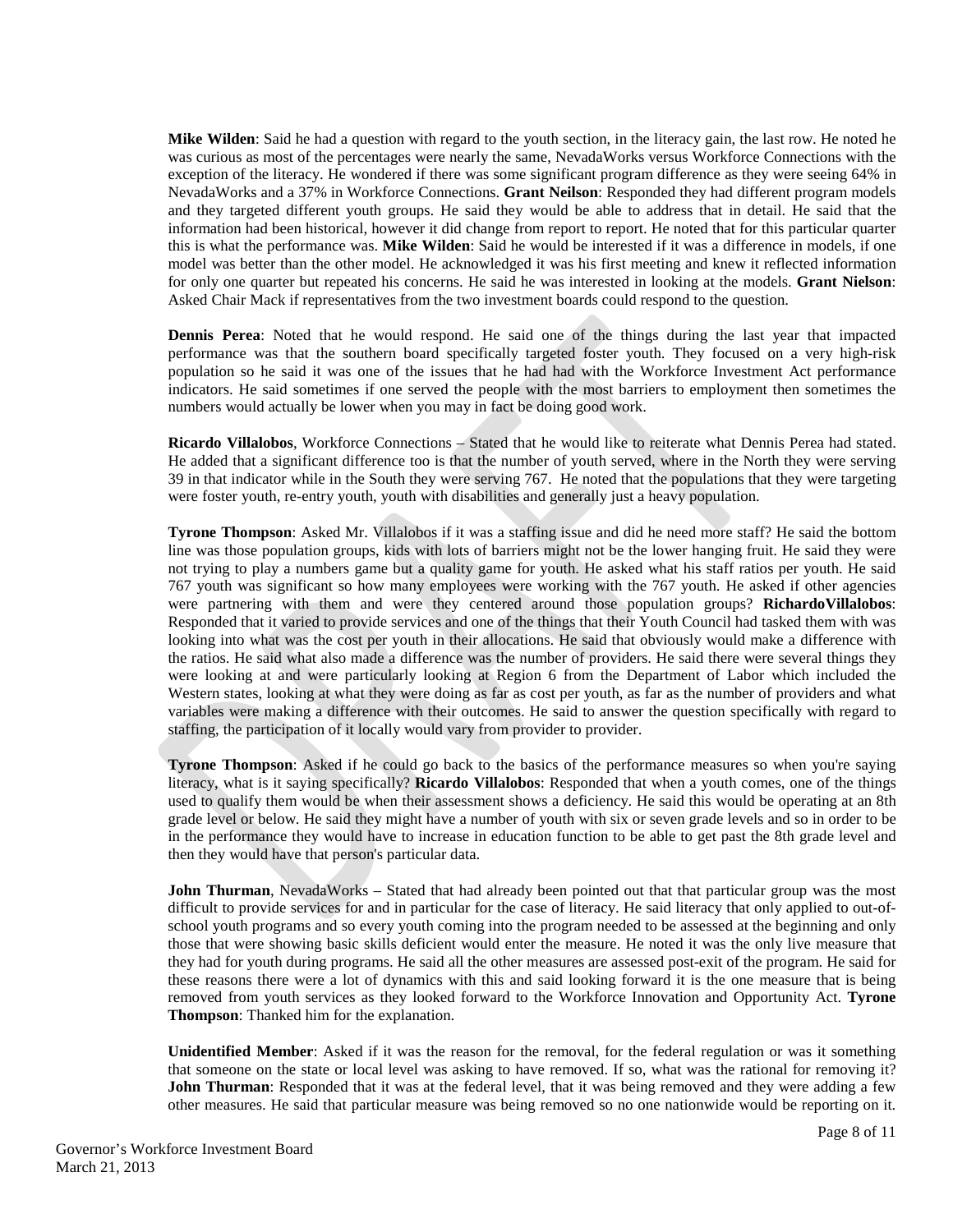He stated he wanted to give a lot of credit to staff at NevadaWorks and how they worked with the service providers in providing them with reports so that the post-testing that was necessary for evaluation of literacy or numeracy gains was not missed. He noted if post-testing was not done in a timely manner one might have been successful but because of the testing date the individual would have shown a negative result. He said for that reason they worked hard making sure that their service providers were informed of those individuals who were approaching the testing dates.

**Jolene Dalluhn**: Referred to the last statement and asked if the programs would remain in place targeting literacy although literacy would not be tracked or those programs would no longer be in place? **John Thurman**: Responded that the programs targeting out-of-school youth would be in place but the measurement of effectiveness of the programs for those particular clients in it, that literacy/numeracy would go away. So the other program elements would remain in place. **Jolene Dalluhn**: Stated that was a key point because they looked at the programs and so often they teach to the task, essentially look at what the performance measures are and not necessarily at the program design. She said if it was in the community's interest to ensure that they were raising literacy and numeracy for the populations they should still regardless of whether the program measures were there, continue to bring up the literacy/numeracy by looking at program design in more depth, especially with investment dollars.

**Grant Nielson**: Indicated that the next item on the agenda was a modification of the state's Workforce Investment Plan. He stated there were two reasons for the modification, the first is it was found that there was a data-point in the calculation for the within state dislocated worker allocation. He said that it was not as accurate as it needed to be in order to accurately allocate funds between the two local workforce investment areas. He said when it pointed out by the southern board they met and came to a consensus on an appropriate methodology. He said the methodology was outlined in the chart on Page 2 of the Item. He said the changes to methodology are shown in red.

He said the second part of the change to the plan is for the agricultural outreach plan. He said it was an effort done annually. He said they make changes required by the statute to their state Workforce Investment Plan and include the items agricultural outreach plan. He noted they were highlighted on Page 3 through 6 as part of the plan update. He noted that they had received comments from Workforce Connections and they were attached. He said he was happy to answer any questions.

**Unidentified Member**: Asked if Workforce Connections could be allowed to bring up their list of concerns. **Chair Mack**: Asked Ms. DeSart if she would like to speak. **Heather DeSart:** Stated she would like to hand over the presentation to Brett Miller who is an analyst and was working closely with DETR.

**Brett Miller**, Workforce Connections – Noted on their response from their elected local officials they had six bullets. He said for the most part the bullets outlined the process and gave a history to the elected officials to allow them to know the background. He said they had proceeded to work with DETR and with NevadaWorks to come to a conclusion and a consensus on how things should be treated. He said what they found was there was one data-point in particular, farm loans which was a very thick dataset that skewed the allocation significantly from towards the north side to face on delinquent farm owners. He acknowledged it was a very small part of Nevada's overall economy and was actually driving a huge piece of an allocation. He said the estimates they had made were anywhere from a few hundred thousand in a year to close to \$1 million so that was the background behind this.

**Patrick Sheets**: Indicated he would like more clarification. He asked if he was saying that he thought that the best resolution to the issue would be an agreement between the North and the South as opposed to an arbitrary push by the board. **Brett Miller**: Responded no. He said it was clear that to change the allocation that the state plan would have to be modified. He said that was in regulation and was required and that required approval from the GWIB. He said there was a consensus for each between DETR, the northern board and Workforce Connections that would be a proposed allocation splitting it 50/50 between uninsured and long-term claims. **Patrick Sheets**: Asked if that was properly reflected in the amendment that they were being asked to vote on. **Brett Miller**: Responded yes. **Patrick Sheets**: Asked if he was or was not in support of the modification. **Heather DeSart**: Responded that they were in support of the agenda item.

**Chair Mack**: Called for a motion to approve the modification of the Nevada Integrated Workforce Plan as submitted.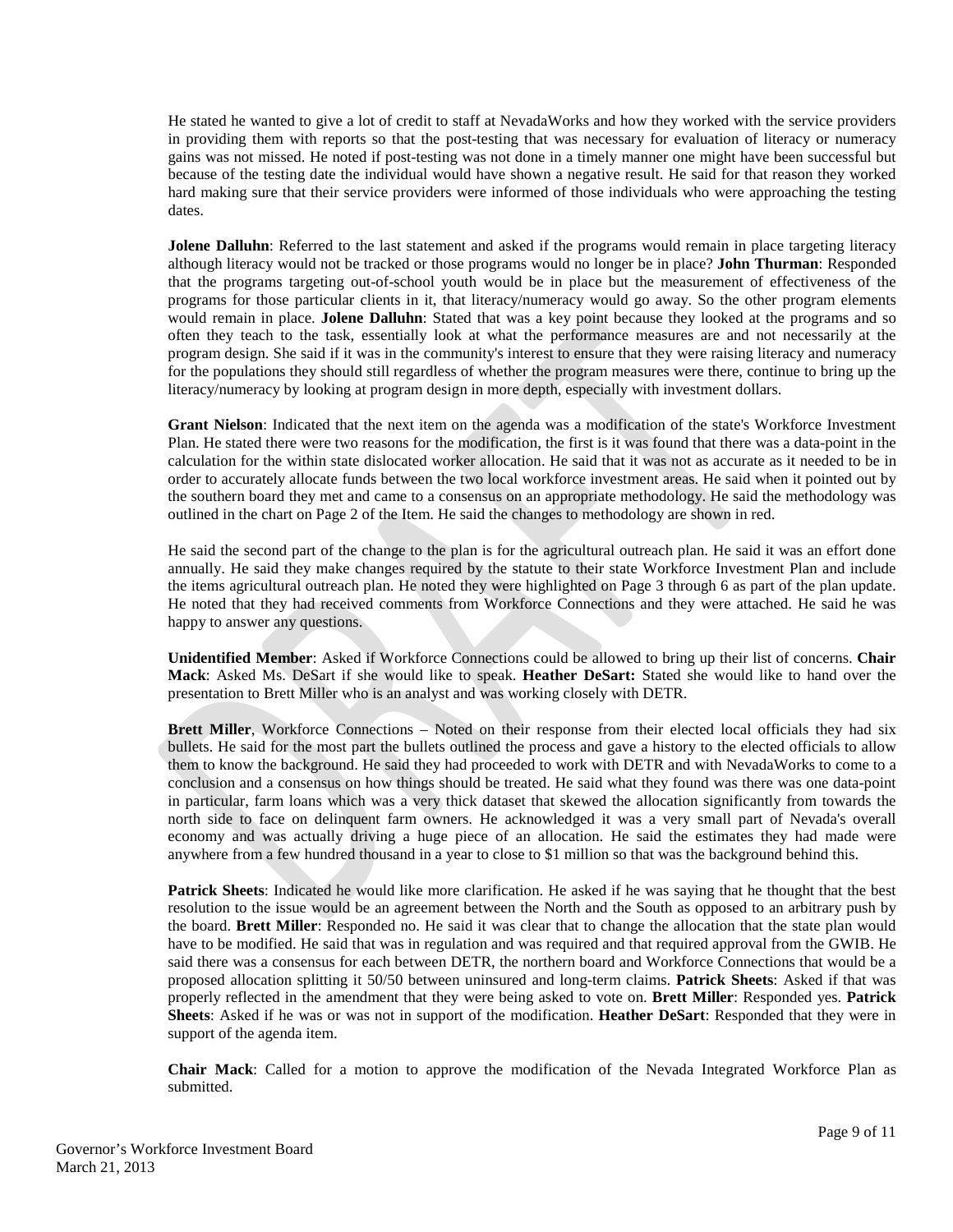## **It was moved and seconded to approve the modification of the Nevada Integrated Workforce Plan as submitted. Motion Carried**

**Grant Nielson:** Stated the last part of the presentation concerned the changes to State Compliance Policies Sections 3.1 and 1.12. He noted in their packets they would find a background information memo that explained the situation that brought about the need for the changes. He referred to Section 1.12 and said the changes are highlighted in yellow and the most significant change was shown in 5(c) on Page 5 and 6. He said this basically said that if there is training that occurs outside of the United States and there was a need for onsite monitoring then it described who would bear the costs.

He said the next compliance policy is Section 3.1. He said the language was similar and it noted that it was an unallowable cost and those changes were also highlighted. He noted that concluded his remarks.

**Collie Hutter**: Asked a question with regard to language. She referred to the costs and its reference to outside the continental United States. She noted if that language was used then what was being said was that Hawaii would be outside the range. She added it mentioned territories so they would pay to go to Guam. She asked if that was the intent, no for Hawaii. **Grant Neilson**: Said he saw her point. **Collie Hutter**: Expanded on the list of territories, and then asked for clarification. **Grant Nielson**: He said it was a point of order and that he did not know. He said the intent was all of the United States and its territories. **Collie Hutter**: Responded but if they left the word continental in there it clearly eliminated the State of Hawaii.

**Unidentified Member**: Stated that he was aware of the situation and was also aware it was a program that was brought forward and approved at the local level and was a good program. He asked if the amendments would put them in a situation where they would be less likely to assist the program going forward or more likely. **Grant Nielson**: Responded that the issue was that they are sending U.S. citizens abroad and should a problem occur, e.g. discrimination, the local board would not be in a position to travel there to do an investigation. He said on a previous occasion the local board had paid for the travel outside of WIA funds. He said the problem is they cannot travel there to do the investigation so it puts them in risky situation with a training location that they cannot monitor to their satisfaction. He considered that a concern.

He noted that there was a typographical error in Section 3.1. Instead of LWID it should be LWIB.

**Patrick Sheets**: Asked about the rationale for the modifications. He asked if they did not want to use out-of-country providers. **Grant Neilson**: Responded that in his career he had never come across a situation where out-of-country providers were used. He said after the hearing it was determined that they could use out-of-country providers but they could not pay for travel. **Patrick Sheets**: Said that if local boards did use out-of-country providers then they would have to monitor them without actually going there. He asked if that was correct. **Grant Nielson**: Responded yes. He said if it became necessary to travel due to an investigation then WIA funds could not be used.

**Heather DeSart**: Stated that the training provider was Nevada State College so they are a local college and they were in partnership with the University of Guadalajara who provided Spanish immersion training for health care workers. She said she had seen a lot of discussion as to why the training could not be done locally. She said the whole purpose of going and immersing in a different culture was that it would have to take place in that specific culture. She said that they did believe that that type of monitoring could be done remotely and electronically. She said she felt passing the revision would put it possibly in jeopardy.

**Grant Neilson**: Stated that he had not had an opportunity to be briefed on the modifications in detail and was uncomfortable with it, knowing that it is an excellent program. He asked that he be able to make a motion to table the matter. He stated that both State Compliance Policies were being approved for the same purpose and had the same language. He said if the board was proceeding to table Section 3.1 then they should also table Section 1.12.

## **It was moved and seconded to table the agenda item concerning the modification of the Nevada Integrated Workforce Plan Sections 1.12 and 3.1 as submitted. Motion Carried**

## **VIII. BOARD COMMENTS AND DISCUSSION**